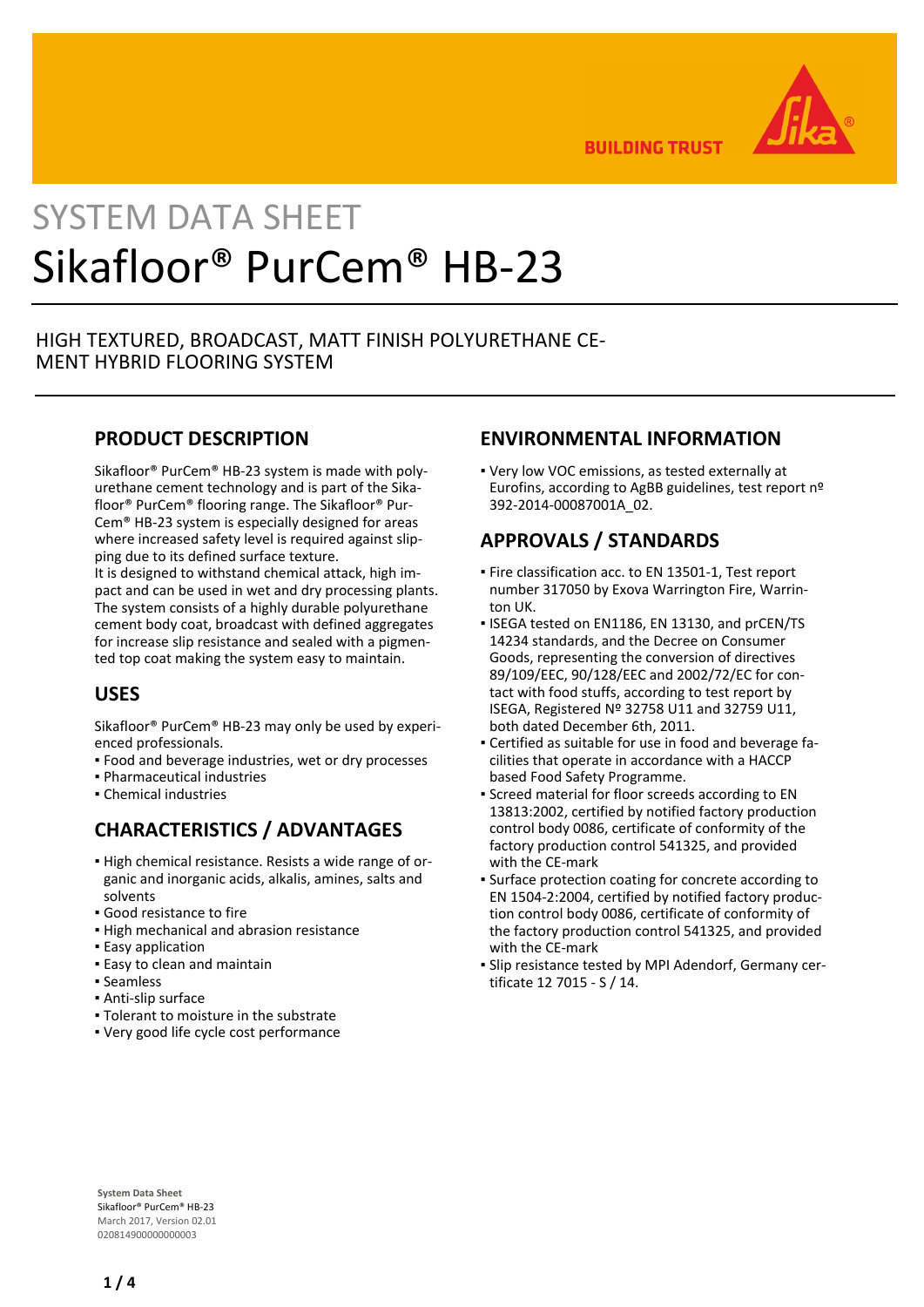**System Structure Sikafloor® PurCem® HB-23**  $-2$  $\mathbf{1}$ 

|                                              | Layer                                                                                                                                            | Product                          |  |
|----------------------------------------------|--------------------------------------------------------------------------------------------------------------------------------------------------|----------------------------------|--|
|                                              | Scratch coat (optional)                                                                                                                          | Sikafloor®-21 PurCem®            |  |
|                                              | 1. Base coat                                                                                                                                     | Sikafloor®-21 PurCem®            |  |
|                                              |                                                                                                                                                  | + Aggregate broadcast 1.2-2.0 mm |  |
|                                              | 2. Top coat                                                                                                                                      | Sikafloor®-31 PurCem®            |  |
| <b>Chemical base</b>                         | Water-based polyurethane cement hybrid                                                                                                           |                                  |  |
| Appearance                                   | High texture, matt finish                                                                                                                        |                                  |  |
| Colour                                       | Beige, Maize Yellow, Oxide Red, Sky Blue, Grass Green, Pebble Grey, Light<br>Grey, Dusty Grey, Agate Grey                                        |                                  |  |
| <b>Nominal Thickness</b>                     | $\approx$ 4.5-6 mm                                                                                                                               |                                  |  |
| Volatile organic compound (VOC) con-<br>tent | Very low content of volatile organic compounds, it fulfils the stringent de-<br>mands for indoor air quality and low VOC emitting products AgBB. |                                  |  |

## **TECHNICAL INFORMATION**

| <b>Water Absorption</b>             | < 0.10 %                                                                                                                  |                                                                            | (ASTM C 413)      |
|-------------------------------------|---------------------------------------------------------------------------------------------------------------------------|----------------------------------------------------------------------------|-------------------|
| <b>Abrasion Resistance</b>          | Class "Special" Severe abrasion resistance                                                                                |                                                                            | (BS 8204 Part 2)  |
|                                     | AR 0.5                                                                                                                    |                                                                            | (EN 13892-4)      |
|                                     | Class A6                                                                                                                  |                                                                            | (EN 13892-3)      |
|                                     | <3000 mg (H-22/1000/1000)                                                                                                 |                                                                            | (ASTM D 4060-01)  |
| <b>Resistance to Impact</b>         | Class III ( $\geq$ 20Nm)                                                                                                  |                                                                            | (ISO 6272)        |
| Indentation                         | 0                                                                                                                         |                                                                            | (MIL - PFR 24613) |
| <b>Compressive Strength</b>         |                                                                                                                           | (BS EN 13892-2)<br>>50 N/mm <sup>2</sup> after 28 days at +23°C / 50% r.h. |                   |
| <b>Tensile Adhesion Strength</b>    | > 2.0 N/mm <sup>2</sup>                                                                                                   |                                                                            | (EN1542)          |
| <b>Reaction to Fire</b>             | BfI-s1                                                                                                                    |                                                                            | (EN 13501-1)      |
| <b>Chemical Resistance</b>          | Please refer to Sikafloor® PurCem® chemical resistance guide. Contact Sika<br>technical service for specific information. |                                                                            |                   |
| <b>Thermal Resistance</b>           | 4.5 mm                                                                                                                    | 6 mm                                                                       |                   |
|                                     | -15 °C to +70 °C                                                                                                          | -25 °C to +80 °C                                                           |                   |
| <b>Permeability to Water Vapour</b> | $0.260$ g/h/m <sup>2</sup> (1.2 mm)                                                                                       |                                                                            | (ASTM E-96)       |
| <b>Capillary Absorption</b>         | $< 0.016$ kg/(m <sup>2</sup> ×h <sup>0,5</sup> )                                                                          |                                                                            | (EN 1504-2)       |

**System Data Sheet** Sikafloor® PurCem® HB-23 March 2017, Version 02.01 020814900000000003



**BUILDING TRUST**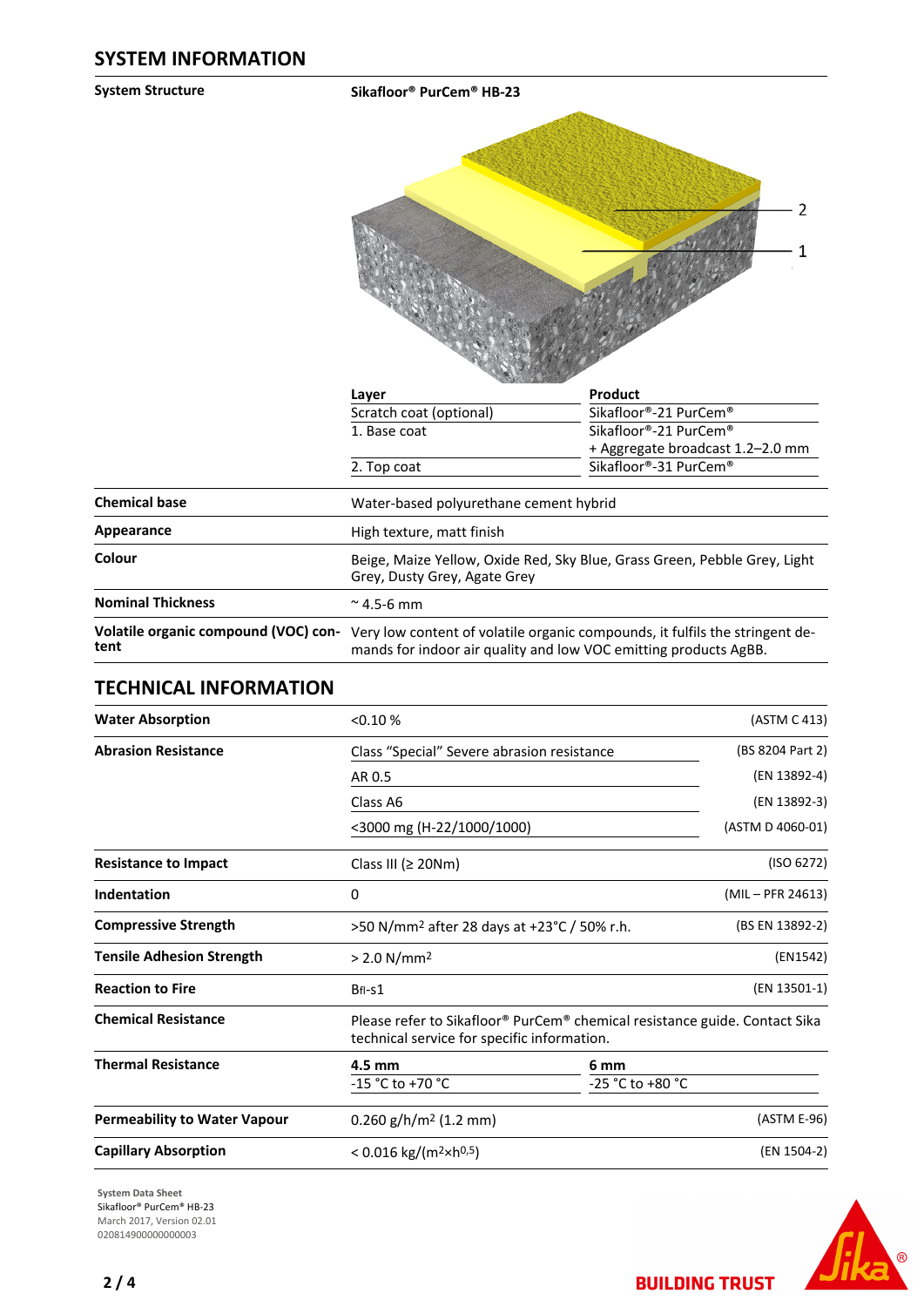**Skid / Slip Resistance** R13/V10 (DIN 51130)

#### **APPLICATION INFORMATION**

| Consumption                          | Layer                                                                                                                                                                                                                                                    | Product                                                                                                                                                                          | Consumption                          |  |  |  |
|--------------------------------------|----------------------------------------------------------------------------------------------------------------------------------------------------------------------------------------------------------------------------------------------------------|----------------------------------------------------------------------------------------------------------------------------------------------------------------------------------|--------------------------------------|--|--|--|
|                                      | Scratch coat (optional)                                                                                                                                                                                                                                  | Sikafloor®-21 PurCem®                                                                                                                                                            | $\approx$ 3 kg/m <sup>2</sup>        |  |  |  |
|                                      | 1. Base coat                                                                                                                                                                                                                                             | Sikafloor®-21 PurCem®                                                                                                                                                            | $\approx$ 1.9 kg/m <sup>2</sup> /mm  |  |  |  |
|                                      |                                                                                                                                                                                                                                                          | + Aggregate broadcast                                                                                                                                                            | ~4-5 kg/m <sup>2</sup>               |  |  |  |
|                                      |                                                                                                                                                                                                                                                          | $1.2 - 2.0$ mm                                                                                                                                                                   |                                      |  |  |  |
|                                      | 2. Top coat                                                                                                                                                                                                                                              | Sikafloor®-31 PurCem®                                                                                                                                                            | $^{\circ}$ 0.8-1.0 kg/m <sup>2</sup> |  |  |  |
|                                      |                                                                                                                                                                                                                                                          | Consumptions are theoretical and do not include any wastage, additional<br>material need due to porosity, substrate profile etc.                                                 |                                      |  |  |  |
| <b>Product Temperature</b>           |                                                                                                                                                                                                                                                          | Please refer to the individual Product Data Sheet                                                                                                                                |                                      |  |  |  |
| <b>Ambient Air Temperature</b>       |                                                                                                                                                                                                                                                          | +10 °C min / +40 °C max                                                                                                                                                          |                                      |  |  |  |
| <b>Relative Air Humidity</b>         | 80 % max                                                                                                                                                                                                                                                 |                                                                                                                                                                                  |                                      |  |  |  |
| <b>Dew Point</b>                     | floor finish.                                                                                                                                                                                                                                            | Beware of condensation!<br>The substrate and uncured floor must be at least 3°C above dew point to<br>reduce the risk of condensation or other disturbance of the surface on the |                                      |  |  |  |
| <b>Substrate Temperature</b>         |                                                                                                                                                                                                                                                          | +10 °C min / +40 °C max                                                                                                                                                          |                                      |  |  |  |
| <b>Substrate Moisture Content</b>    | Sikafloor® PurCem® HB-23 can be installed on substrates with higher mois-<br>ture content. The substrate needs to be visibly dry and have an adequate<br>pull-off strength min 1.5 N/mm <sup>2</sup> . No ponding water. Check for rising mois-<br>ture. |                                                                                                                                                                                  |                                      |  |  |  |
| <b>Applied Product Ready for Use</b> | <b>Temperature</b>                                                                                                                                                                                                                                       | <b>Foot traffic</b><br>Light traffic                                                                                                                                             | <b>Full cure</b>                     |  |  |  |
|                                      | $+10$ °C                                                                                                                                                                                                                                                 | $\approx$ 72 hours<br>$\approx$ 36 hours                                                                                                                                         | $\sim$ 7 days                        |  |  |  |
|                                      | $+20 °C$                                                                                                                                                                                                                                                 | $~\sim$ 12 hours<br>$~\sim$ 48 hours                                                                                                                                             | $\sim$ 3 days                        |  |  |  |
|                                      | $+30 °C$                                                                                                                                                                                                                                                 | $\approx$ 7 hours<br>$\approx$ 36 hours                                                                                                                                          | $\approx$ 2 days                     |  |  |  |

#### **PRODUCT INFORMATION**

| Packaging                 | Please refer to the individual Product Data Sheet |  |
|---------------------------|---------------------------------------------------|--|
| <b>Shelf Life</b>         | Please refer to the individual Product Data Sheet |  |
| <b>Storage Conditions</b> | Please refer to the individual Product Data Sheet |  |

### **MAINTENANCE**

#### **CLEANING**

Please refer to Sikafloor®- Cleaning Regime.

## **FURTHER DOCUMENTS**

Please refer to:

- Sikafloor® PurCem® Information Manual
- **Examps Information Manual Mixing and Application of** Flooring Systems
- **Examps Information Manual Surface Evaluation & Pre**paration
- Sikafloor® PurCem® Product Data Sheets

## **LIMITATIONS**

▪ Do not apply to PCC (polymer modified cement mor-

**System Data Sheet** Sikafloor® PurCem® HB-23 March 2017, Version 02.01 020814900000000003

tars) that may expand due to moisture when sealed with an impervious resin. Always ensure good ventilation when using Sika-▪

- floor® PurCem® products in a confined space, to prevent excessive ambient humidity.
- **Freshly applied Sikafloor® PurCem® products, must** be protected from damp, condensation and direct water contact (rain) for at least 24 hours.
- Protect the substrate during application from con-▪ densation from pipes or any overhead leaks.
- Do not apply to cracked or unsound substrates.
- Always allow a minimum of 48 hours after product application prior to placing into service in proximity with food stuffs.
- Products of the Sikafloor® PurCem® product range are subject to discolouration when exposed to UV radiation.
- **Extent depends on colour. There are no measurable**

**BUILDING TRUST**